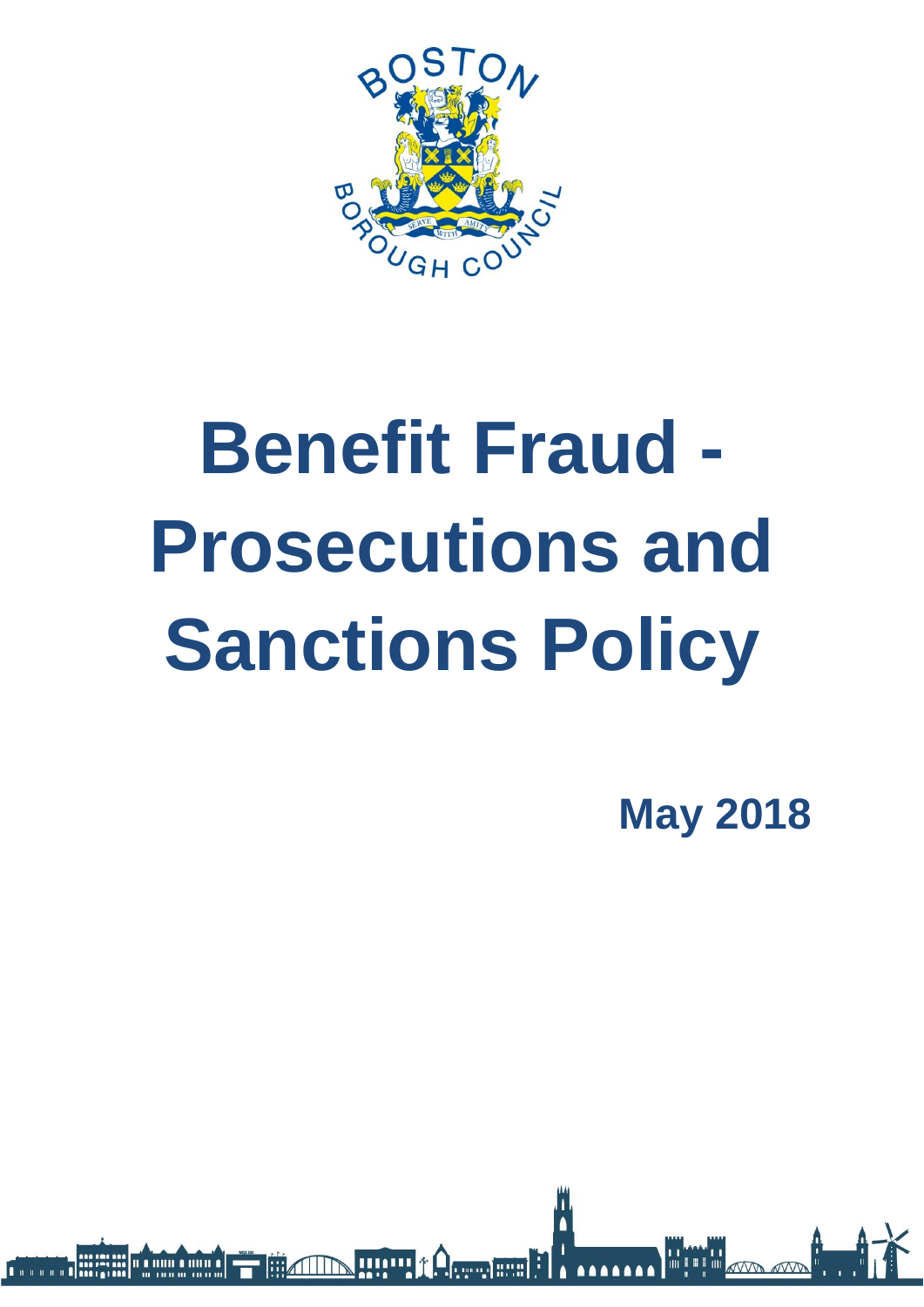## **Background**

From 1 December 2015, responsibility for Housing Benefit fraud investigation transferred from Boston Borough Council to the Department for Work and Pensions (DWP) under the Single Fraud Investigation Service (SFIS). Boston Borough Council retains responsibility for investigating potentially incorrectly claimed Council Tax Support.

This document sets out the Council's policy on the use of sanctions including prosecutions for offences relating to any of the following schemes: -

- Housing Benefit
- Council Tax Benefit
- Council Tax Support
- Any successor benefit to these schemes

It details the general policy principles adopted by us in relation to benefit and council tax fraud, its investigation and its policy in relation to taking enforcement action against people whom we believe have committed benefit and council tax fraud. It should be read in conjunction with the Council's Anti Fraud and Corruption Policy.

### **Statement of Intent**

Boston Borough Council is committed to protecting public funds by taking action to combat benefit fraud. The council will not tolerate any form of benefit fraud, whether it is attempted from within or outside of the council. If there is sufficient evidence to show that a claimant or some other third party has committed benefit fraud, the council will consider taking action against that person under the appropriate legislation.

We will seek to recover any benefit overpaid as a result of fraudulent activity and will use every power available to us to minimise the loss to the public purse through fraud.

### **Action to counter fraud**

i min i min i

Boston Borough Council considers benefit fraud is theft and we have a legal and moral duty to take action to prevent and detect fraud.

We are committed to operating in an open and honest way in order to: -

• Minimise the risk of fraud entering the benefit system

**HULLE** 

- Encourage the prevention of fraud
- Deter those who are considering committing benefit fraud from doing so
- Investigate allegations of fraud in an effective and professional manner.

**L**everland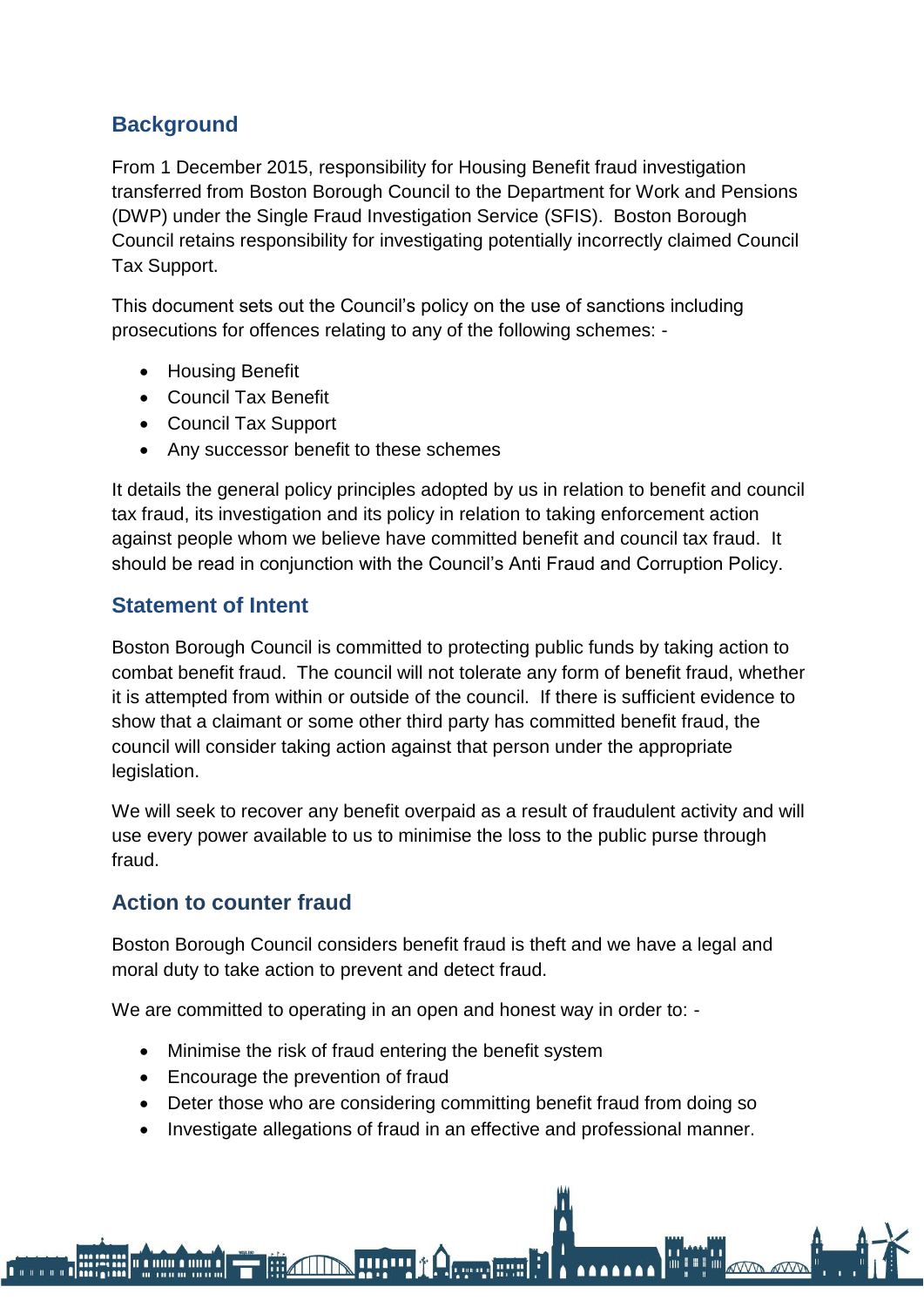# **Organisation**

In accordance with Section 151 of the Local Government Finance Act 1972, each local authority has a statutory duty to appoint one person (known as the Chief Financial Officer or Section 151 Officer) to have responsibility for the proper administration of its financial affairs. The Section 151 Officer has a legal duty to put in place measures to enable the prevention and detection of inaccuracies and fraud.

If required at any time, The Head of Paid Service will appoint an "Authorised Officer" under Regulation 3 of the Council Tax Reduction Schemes (Detection of Fraud & Enforcement) (England) Regulations 2013.

The Authorised Officer may exercise any of the powers that are conferred by Regulations 4 and 5 of the Council Tax Reduction Schemes (Detection of Fraud & Enforcement) (England) Regulations 2013. Authorised Officers exercise powers to obtain information to assist in an investigation.

### **Duties and Considerations of Investigation Officers**

Whilst investigating benefit fraud, the Council's investigation officers and authorised officers will work within the guidelines of the Police & Criminal Evidence Act 1984, Criminal Procedures and Investigation Act 1996, the Human Rights Act 1998, the Regulation of Investigatory Powers 2000, the Social Security Acts and subsequent amendments, any new legislation introduced to govern this area of work and the council's policies on customer care.

Officers will operate within the confines of the relevant Data Protection Act Legislation (currently the Data Protection Act 1998, but in May 2018 new legislation covering Data Protection will be enacted) and will maintain client confidentiality.

Officers will have sufficient training to undertake investigatory duties within all the above legislation and Council policy frameworks.

The council will investigate any instances where an officer has abused their powers whilst investigating any allegation of fraud. If the investigation reveals breaches of the law or council policy, then disciplinary action may take place.

### **Sanctions Process**

<u>a min a min a</u>

Once an investigation has been completed, there will be one of several different possible outcomes:

• The allegation may have been proved to be entirely without foundation

**WWW** 

- There may have been an error in the amount of benefit paid to the claimant
- There may be evidence that the claimant has committed a criminal offence

**Derrims**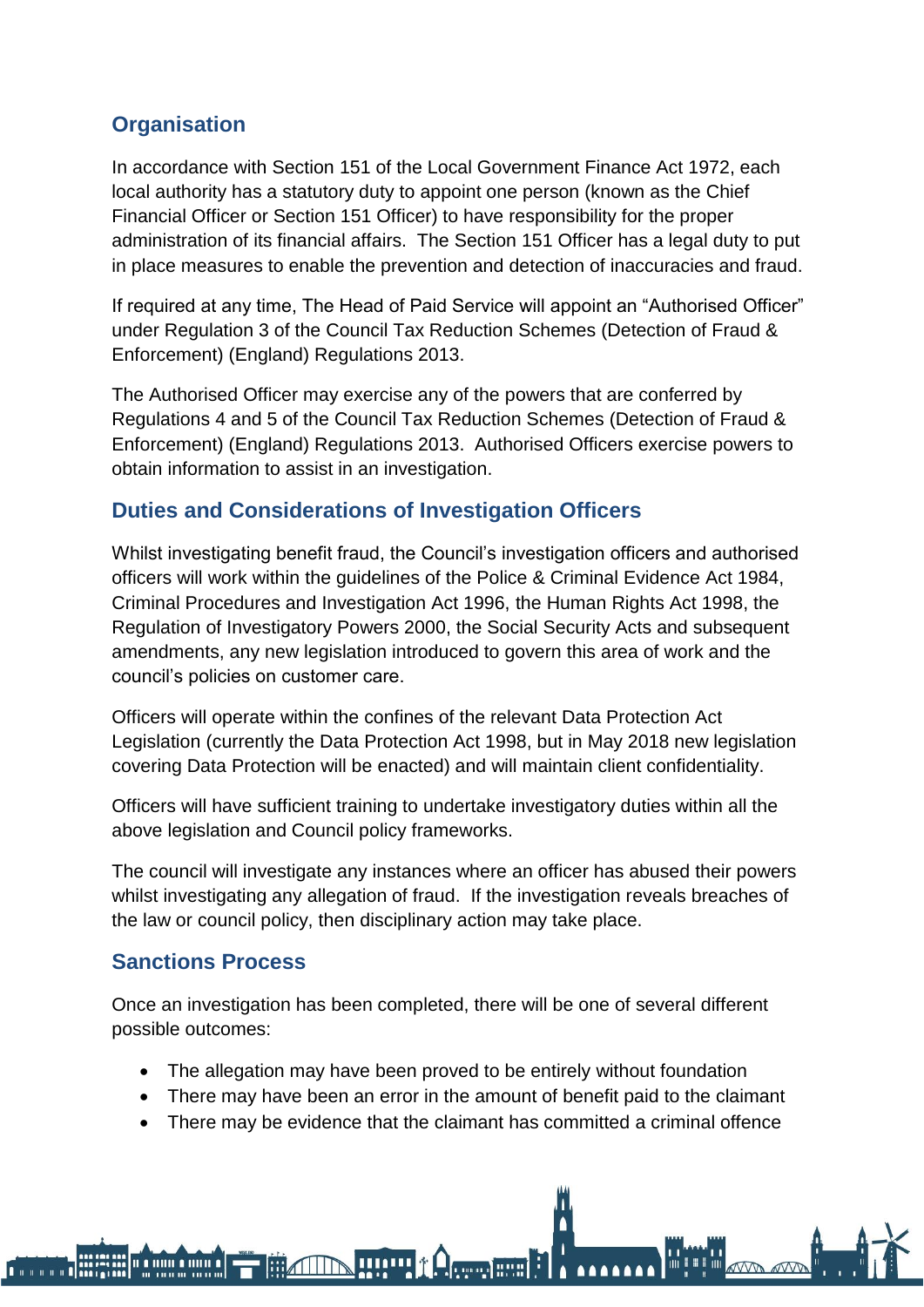In cases where there is evidence that the customer has committed a criminal offence, we will consider what action we will take as a sanction against that offence. In all cases we will seek to recover any overpaid benefit by using a range of different methods available.

The administering of sanctions serves 3 purposes: -

- To act as a punishment against the person who has committed the offence
- To act as a future deterrent against the person who has committed the office
- To act as deterrent to prevent members of the public committing future offences.

### **Consideration for a Sanction**

There are two forms of sanction available to us: -

- Administrative Penalty As an alternative to prosecution, the offender may agree to pay an extra financial penalty. The amount of the penalty is specified by law, but varies dependant upon the period of the offence and the scheme against which the offence has been perpetrated.
- Prosecution through the Courts The offender may be prosecuted through either the Crown or Magistrates Court depending on the severity of the case and if found guilty will face a maximum sentence of seven years in prison, or a fine, or both for the most serious of cases.

Each case is considered on its own facts and merits. The Code for Crown Prosecutors is used as a guide when considering any sanction.

Every case where a sanction will be applied must pass the full code test. This consists of two stages, the evidential stage and the public interest stage. The Investigators report will highlight any factors that need to be considered such as: -

- The amount of money obtained, the duration of the offence and the number of previous offences
- The amount of any overpayment of any other welfare benefit or loss to public funds made as a consequence of the fraud
- The physical and mental condition of the alleged offender
- Any voluntary disclosure
- The level of co-operation offered by the alleged offender during the investigation
- Social Factors

<u>a min a min a</u>

- Strength of the evidence
- Any failings in the investigation
- Any failings in the administration of the claim that could have contributed to the alleged offence

**HIPP A Comment**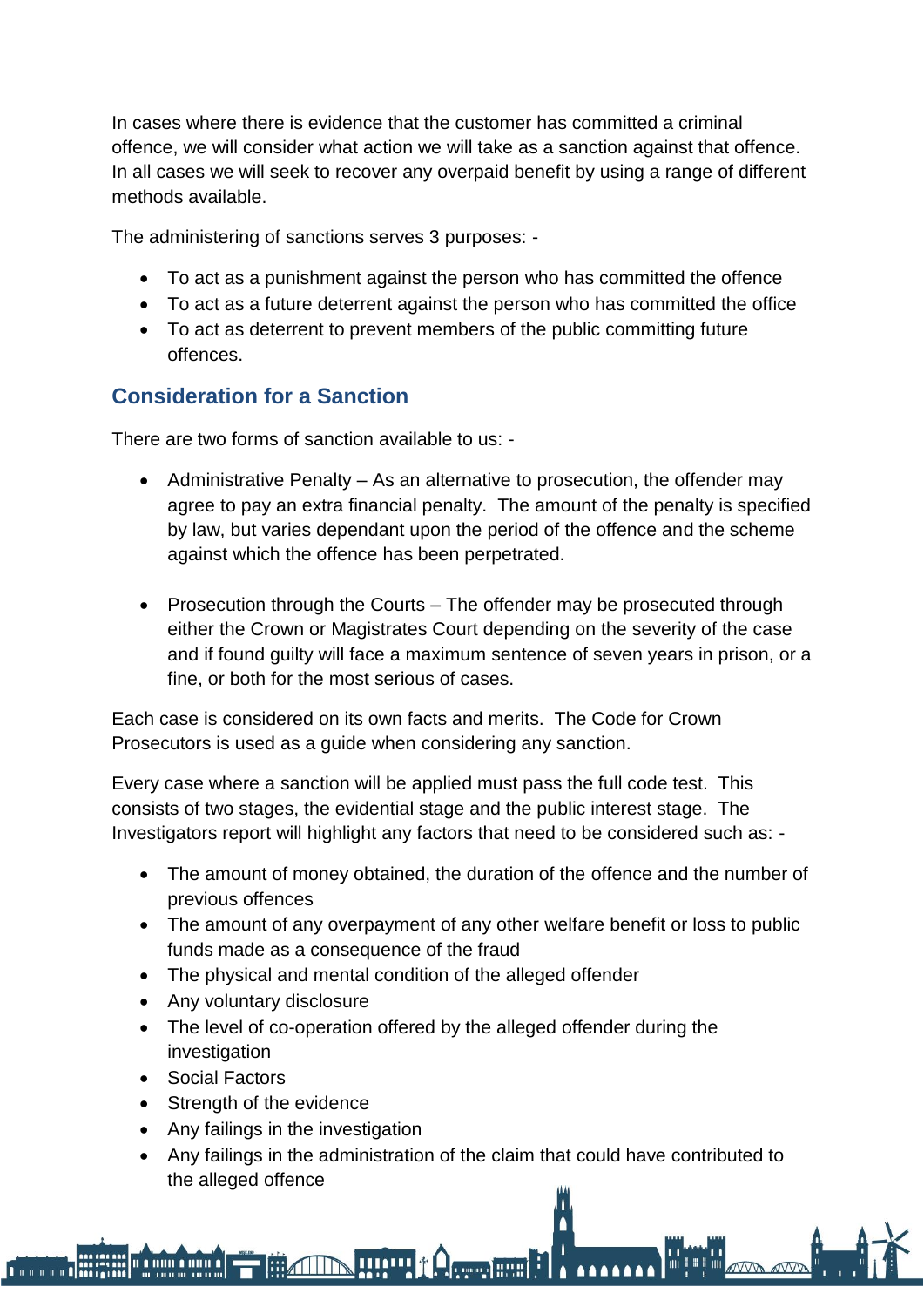- Any exceptional or unusual factors specific to the case
- Any mitigating factors brought to the attention of the Council
- Any admission or denial of the offence by the alleged offender
- Any refusal to accept an Administrative Penalty.

In deciding which sanction is appropriate, the following guidelines will be followed. These guidelines are based upon DWP research and practice as well as local experience. The council will also give consideration to DWP overpayment amounts for prosecution. SFIS will liaise and update the council as and when these guideline limits change. Each case will be considered on its own merits and the guidelines are not binding.

- If the overpayment of benefit is under £3,000, the council will generally seek to offer an administrative penalty, unless when considering other factors, prosecution is more appropriate.
- If the overpayment of benefit is over £5,000, the council will generally seek to prosecute the offender, unless when considering other factors an alternative to prosecution is more appropriate.
- The option will remain to take prosecution action in any case if aggravating circumstances exist, including attempted fraud, irrespective of the level of overpayment involved.

#### **Decision Making Process**

**A 11111 A 11111 A** 

Administrative Penalties will be authorised by the Chief Finance Officer or the Credit Control Manager who has day to day responsibility for benefit/support fraud.

Any Boston Borough Council prosecutions will be authorised by both the Credit Control Manager and the Chief Finance Officer.

Housing Benefit investigation is now a function under the DWP as part of the SFIS. As such, the evidence provided and case summaries will be the responsibility of SFIS. However, the decision making process will follow that stated above.

The Council can decide to take no action in respect of any case. If this occurs, a record of the reasons for reaching this decision will be recorded.

In all cases, the claimant will be expected to repay any amount of benefit overpaid.

**HILLE 1 According**